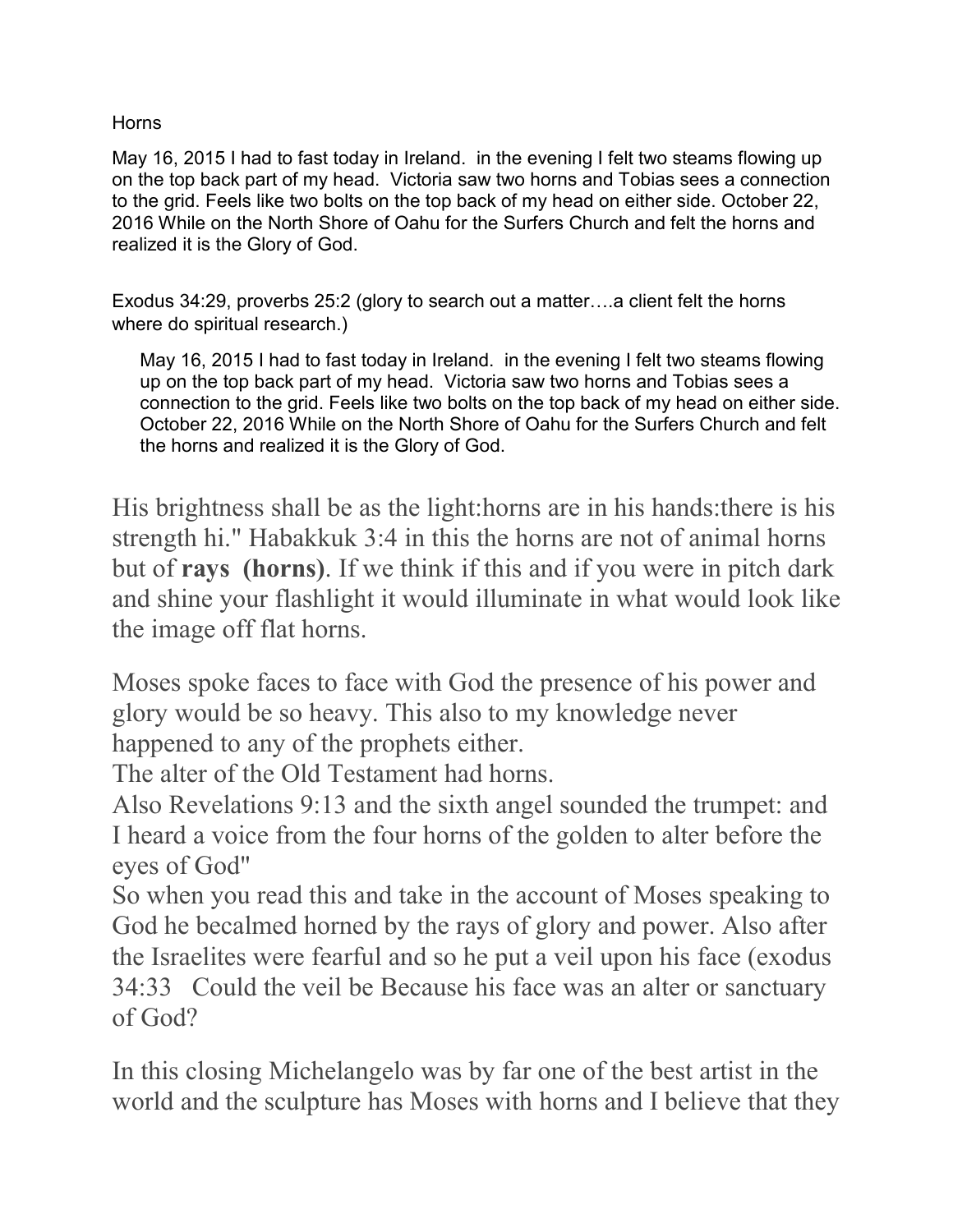weren't really physical horns but horns of glory and light and so Michelangelo being the smart man that he was knew he could not nor could anyone sculpt rays of light and so therefore these horns represent that ray of glory and power.

I also I believe that Satan had twisted this feature and power to help rule over and poison the generational lines. The horns represented power and glory and throughout the Bible and other religions they worship and idolize things that have horns (power) Is it possible that the Rays of light and power Moses had spilled a lie from Satan to the people that there would be favor and power if you make sacrifices and worship these horned creatures and beings to have the power and favor of God. Baal worship involved a calf which I believe had horns.

I trust if this hits any of you then I'm sure there will be more revelation that will come to you as far as prayers or repentance that's can be made.

Thank you all for reading this and please let me know your thoughts on this and what's you I think. Blessings friends

# Paul,

I do remember and discern the horns as I read your email. They look to me like long horns reminding me of vikinghorns which they drank out or sometimes had on their heads. There were a set of two of them on each person as we discerned them in Ireland but now there is more than two and it feels/ looks as if they do shift so that the number is changing sometimes rapidly. I remember that they did go to the grid when we had them in Ireland. Are they connected to doors or gates? Is each of the horns connected to a specific gate or door? Does the number of horns change as the doors or gates close and open? Does a horn on your heads vanish as one door or gate closes? Does the horn vanish that is tied to a the door or gate that closes?

The Bible connects horn and strength - is there is a shift or change in our strength (breaker anointing or power?) as one horn vanishes? Does a horn appear when a certain anointing in our heavenly places or grid or in our lives is activated and used and when this ends a door or gates closes and the horn connected to this disappears?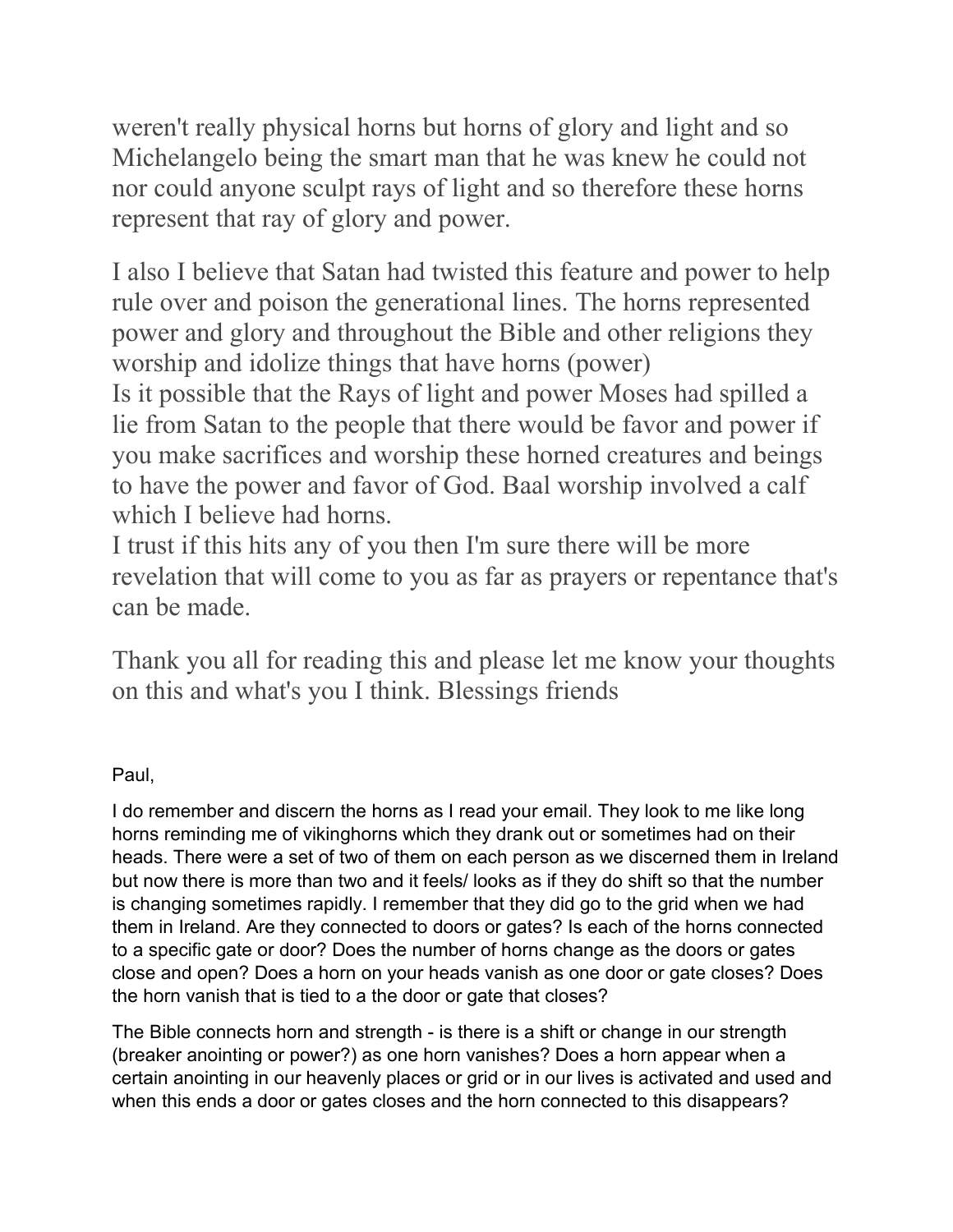This is what comes to me right now...there are also changes of colors connected to these horns as they appear and disappear - does that have to do with frequencies, sounds, certain forms of deliverances? Are there certain spiritual beings connected to each horn? Is it one being connected to one horn?

Is there anything about horn and head in scripture? What about a wordstudy about horn? Did you already look up where horn is used in scripture which could be connected to what we have happening here? Are the horns somehow tied to our bloodline inheritance? Do they draw power from our redeemed/ righteous bloodline areas?

As I ask these questions I frequently see colors of horns change and each time the color changes there is a different sound coming forth. Is this connected to our DNA/ RNA as well?

A lot of things and it seems to continue but I do not want to overload you here...

Let me know what you get...I'm on the computer now if you want to talk on skype or something concerning this...does Rob have keys concerning a further unlocking of this realm? I think he has somehow keys to go further/ deeper into this so we get more deliverance, freedom and restoration in this area to rebuild whatever realm we are dealing with here...I think there it has to do with ruling and reigning?

July 19, 2015 strong revelation of the horns.

July 21, 2015 session

Psalm 18:2

Seemed to go to the grid and the dimension. European client felt we have been put on a new path. It feels like spring, fresh. The path will lead us up higher.

They are connected to the golden pipes.

He had felt seven months ago that he was on a path and the path ended in Bulgaria. The next path goes until February. The first path was prophetic and the next is evangelism and healing.

From the horns there is a line that goes through the windows then the gates to doors.

Roots – branches – pipes – horns – windows – gates – doors Ephesians 3:14

Vicki hears a loud blast

Client feels an angel and holding a bowl. I feel an authority. The bowl contains prayers. Matthew  $7:14 -$  this leads to life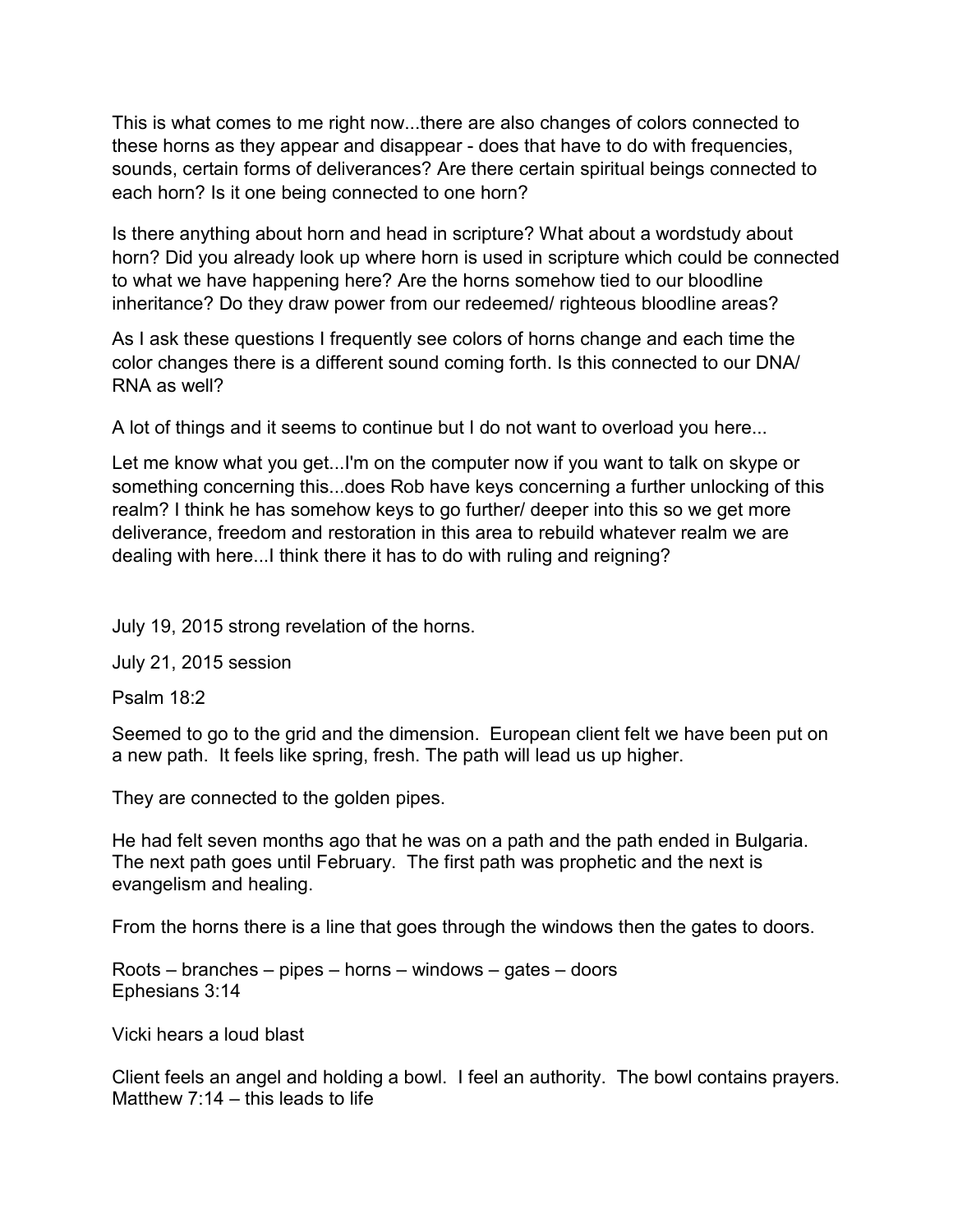#### Message

This is a new pathway of ruling and reigning as kings and sonship in days ahead. Pioneers breaking ground. Pioneers of the Kingdom. Territory marching into. It is like I am marching forward. Vessels of honor you shall become like no one has ever done. Vessels of honor to rule and reign as Kings of Sonship and the ability from evil to abstain. Leaving the old behind. Open the eyes of the blind. New pathways. Not even created yet. New pathways to break open and forth. As sons and Kings of the Lord of age of empire to come ruling and reigning with the Son. Get heated up. Get heated up so I can break forth and come. Preparing the movement and the path for the Son. Flip open the gates of Hell. Flip open so humanity and all rulership can tell. An age of restoration. Age of freedom. Breaking. Breaking. Breaking of a new dawn. Empires will fall. This is a shift that is going to be tremendous. Empires will fall. It is no longer about deliverance but empires shall fall so the rulership of the King will come forth. Breaking of the dawn. Breaking of the dawn. Like I am breaking open the soil and flowing at the same time. There are thorns in the ground, stones and rocks. Plowing through seeds of ages. Breaking and plowing, level by level. Empires. You are contending for empires, Paul. No longer deliverance. Now My Kingdom is really coming. Breaking of the dawn. Breaking of the dawn. Don't give up until the breaking of the dawn. Don't give up before the breaking of the dawn, my son. It is coming. Glorious return of the Son. You will be established as kings and sons. Glory to the Son most high. Glory to the King of Kings. Glory to Yeshua. Gory to the King most High. King He reigns. He reigns.

It is like I am stripping off pieces of glass off my legs.

Holy Place.

Huge angel present-Paul feels dimensional shifting

You have been given a sledge hammer. To go into different difficult places. Breaking open and getting the lost out. Spirit, soul, and body parts. Seed that is trapped. Ministry concerning that seed to break. The seed is trapped in stone (old?). [Feeling dimensional shifting again] walking higher. I see the stars, moon, and planets. Walking above them to overthrow kingdoms of this age and to overthrow those who still want to rule these kingdoms. Humility is essential in these days. Beware of traps and entrapments and deception. There are two ways to come up higher. God's ways and those who would go to overthrow the Lord. There is a new form of humility coming. Deeper in the heart. Goes further. Rooted deeper. Grounded. [Feeling deliverance again]. Ping, ping, ping. There are new additions to ruling and reigning. One part will be humility, the foundation. Drilling to get to deeper oil.

We are in the deep. Craving out the evil in the deep. The Lord is establishing His Body in the deep. Laying a foundation for the body of Christ for the days to come. Stone by stone. Parts of people being stoned hear, being tortured. Standing in a well of healing in the deep.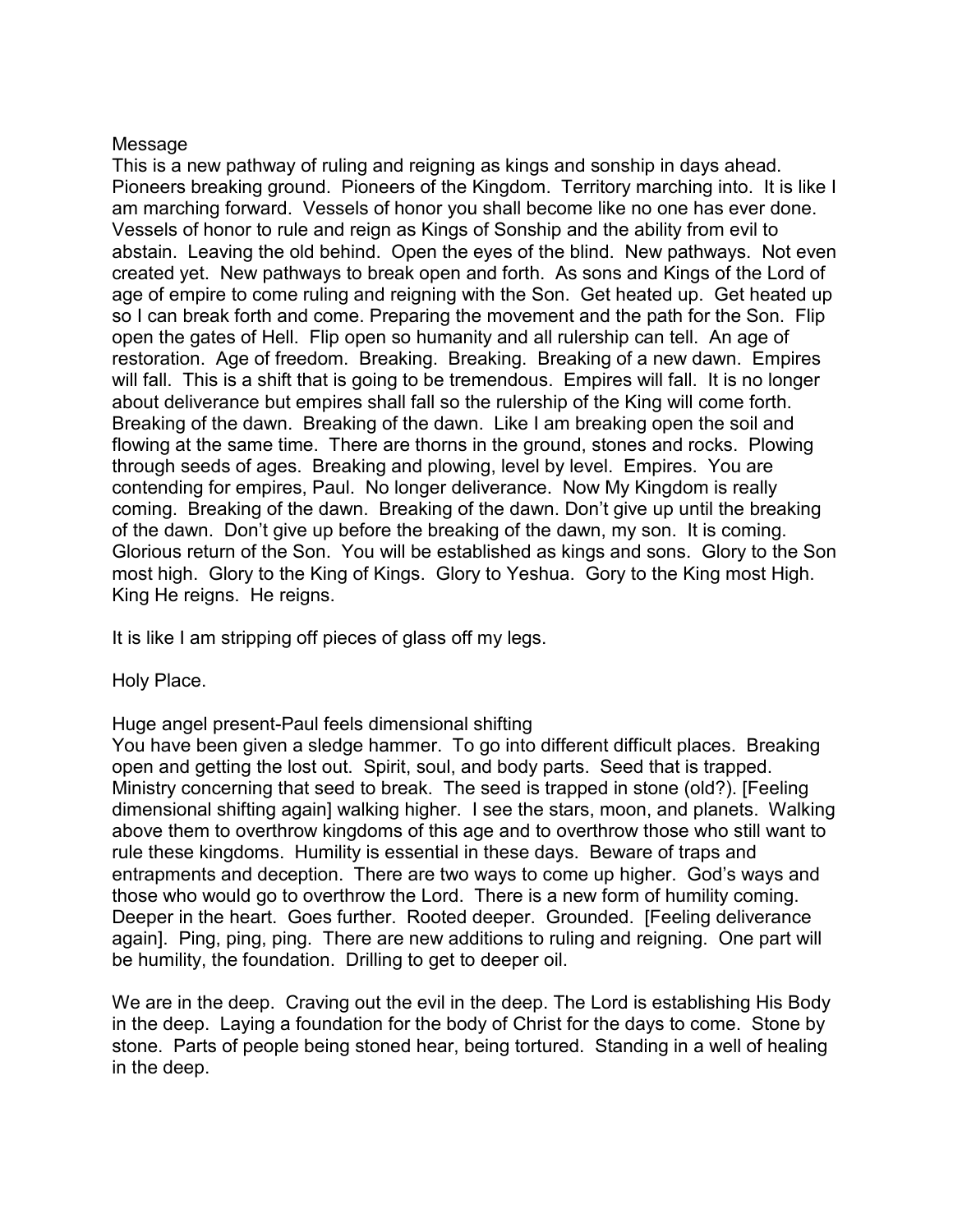Another angel present. Declaration. An announcement for the King to come.

A pathway or highway from N. Idaho to Aslan's Place. Donna is standing at the end of the highway. Like Donna is guarding the gate.

International freeways. Is the Lord building international freeways in the Spirit where governments cannot control. Supernatural provision. Is Donna supposed to supervise supernatural provision? Treasures will be discovered there that are in the deep that have been dormant for centuries. You, Paul will dig for them and find them but Donna is to steward them. Stewardship in the natural and supernatural. Stewarding signs and wonders and miracles. Like handing them out.

See the angel pointing. Remind Donna of her calling it has not been taken from her.

In heavenly assembly. They are all looking at us. It is the saints. It is quite. One with golden robes and one with silver robes. May be Elijah and Enoch? One in bronze. Elisha. One in dark blue (revelation) John the Baptist? On is in dark green. As if they all came into unity. Like in one string of the horn and made one sound. They want us to understand the new path. It seems to be a colorful path. It is like the medals in the Olympics.

We are being prepared to receive further knowledge and understanding.

Felt ungodly library in the deep. Are parts locked in the ungodly library.

Larry Pearson

I see a ladder to a new level of books in the library. Like an upper level. An invitation to the higher learning as you climb the ladder the air will become clearer. It is important that you get up higher to remove the interference of whatever this new discernment is. It does feel like it is a wire. It seems to be a lightning rod. Now Paul feels lightning strikes. Perhaps the lightning strikes are charging the golden pipes. It is a new level of power and it is tied to healing. There is a surge of power. This is the alignment of three nations. Power structures being established. New dimensions arising and resting on the power structures being established. There is a power to know the mind of Christ in an accelerated fashion. This is what I am preparing you for. It is connected to the pipes. The horn of authority shall open new ways and pathways for people to partake of the power to know the mind of the Lord.

Feels like we are in a whole new realm. Works in our spirit, soul and body. New alignment with our spirit, soul and body and the Lord.

Download of power and of knowledge.